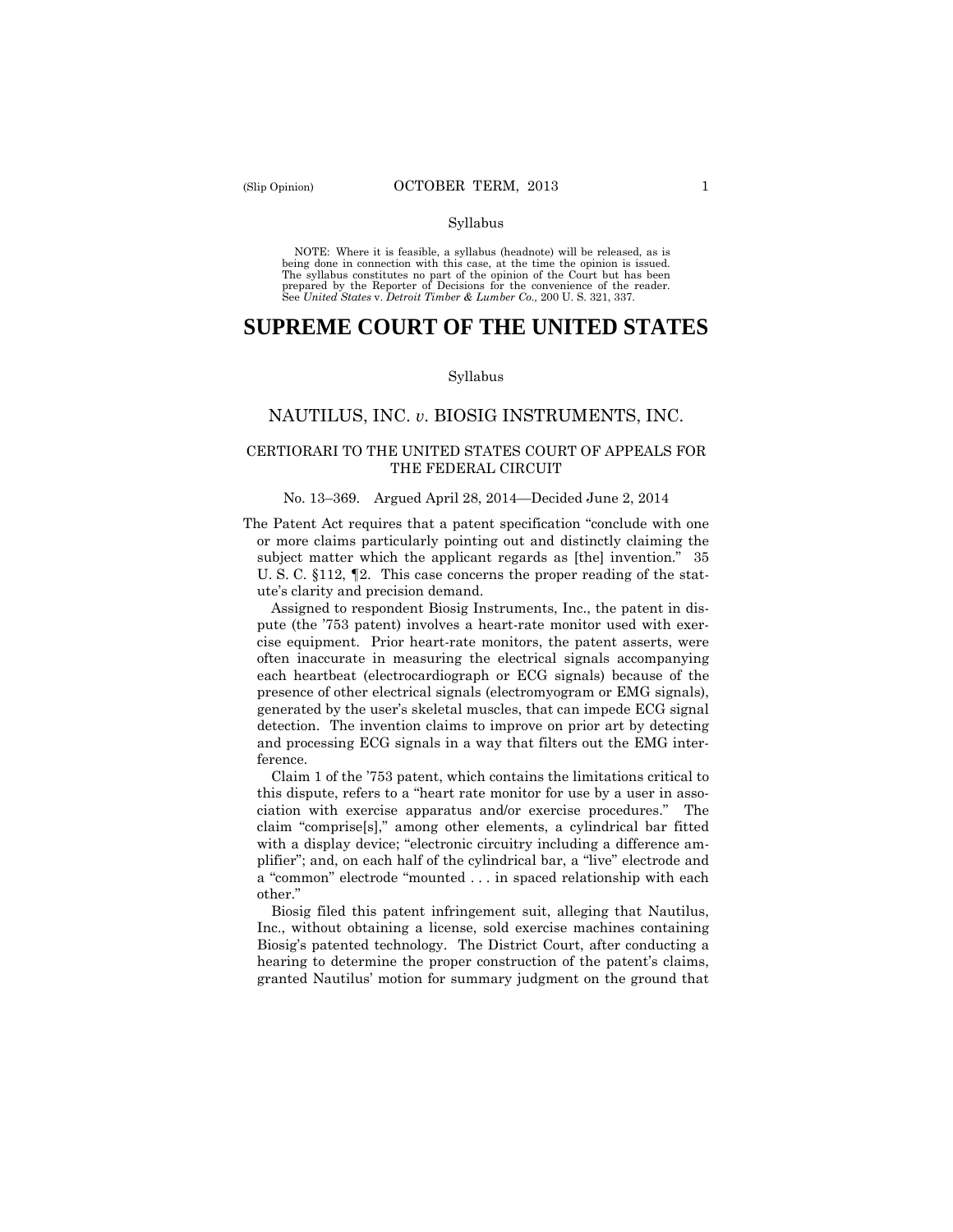#### Syllabus

the claim term "in spaced relationship with each other" failed §112, ¶2's definiteness requirement. The Federal Circuit reversed and remanded, concluding that a patent claim passes the §112, ¶2 threshold so long as the claim is "amenable to construction," and the claim, as construed, is not "insolubly ambiguous." Under that standard, the court determined, the '753 patent survived indefiniteness review.

#### *Held*:

1. A patent is invalid for indefiniteness if its claims, read in light of the patent's specification and prosecution history, fail to inform, with reasonable certainty, those skilled in the art about the scope of the invention. The parties agree that definiteness is to be evaluated from the perspective of a person skilled in the relevant art, that claims are to be read in light of the patent's specification and prosecution history, and that definiteness is to be measured as of the time of the patent application. The parties disagree as to how much imprecision §112, ¶2 tolerates.

Section 112's definiteness requirement must take into account the inherent limitations of language. See *Festo Corp.* v. *Shoketsu Kinzoku Kogyo Kabushiki Co.*, 535 U. S. 722, 731. On the one hand, some modicum of uncertainty is the "price of ensuring the appropriate incentives for innovation," *id.,* at 732; and patents are "not addressed to lawyers, or even to the public generally," but to those skilled in the relevant art, *Carnegie Steel Co.* v. *Cambria Iron Co.*, 185 U. S. 403, 437. At the same time, a patent must be precise enough to afford clear notice of what is claimed, thereby " 'appris[ing] the public of what is still open to them,'" Markman v. Westview Instruments, Inc., 517 U. S. 370, 373, in a manner that avoids "[a] zone of uncertainty which enterprise and experimentation may enter only at the risk of infringement claims," *United Carbon Co.* v. *Binney & Smith Co.*, 317 U. S. 228, 236. The standard adopted here mandates clarity, while recognizing that absolute precision is unattainable. It also accords with opinions of this Court stating that "the certainty which the law requires in patents is not greater than is reasonable, having regard to their subject-matter." *Minerals Separation, Ltd.* v. *Hyde*, 242 U. S. 261, 270. Pp. 8–11.

such formulations lack the precision  $§112$ ,  $\P2$  demands. To tolerate 2. The Federal Circuit's standard, which tolerates some ambiguous claims but not others, does not satisfy the statute's definiteness requirement. The Court of Appeals inquired whether the '753 patent's claims were "amenable to construction" or "insolubly ambiguous," but imprecision just short of that rendering a claim "insolubly ambiguous" would diminish the definiteness requirement's public-notice function and foster the innovation-discouraging "zone of uncertainty," *United Carbon*, 317 U. S., at 236, against which this Court has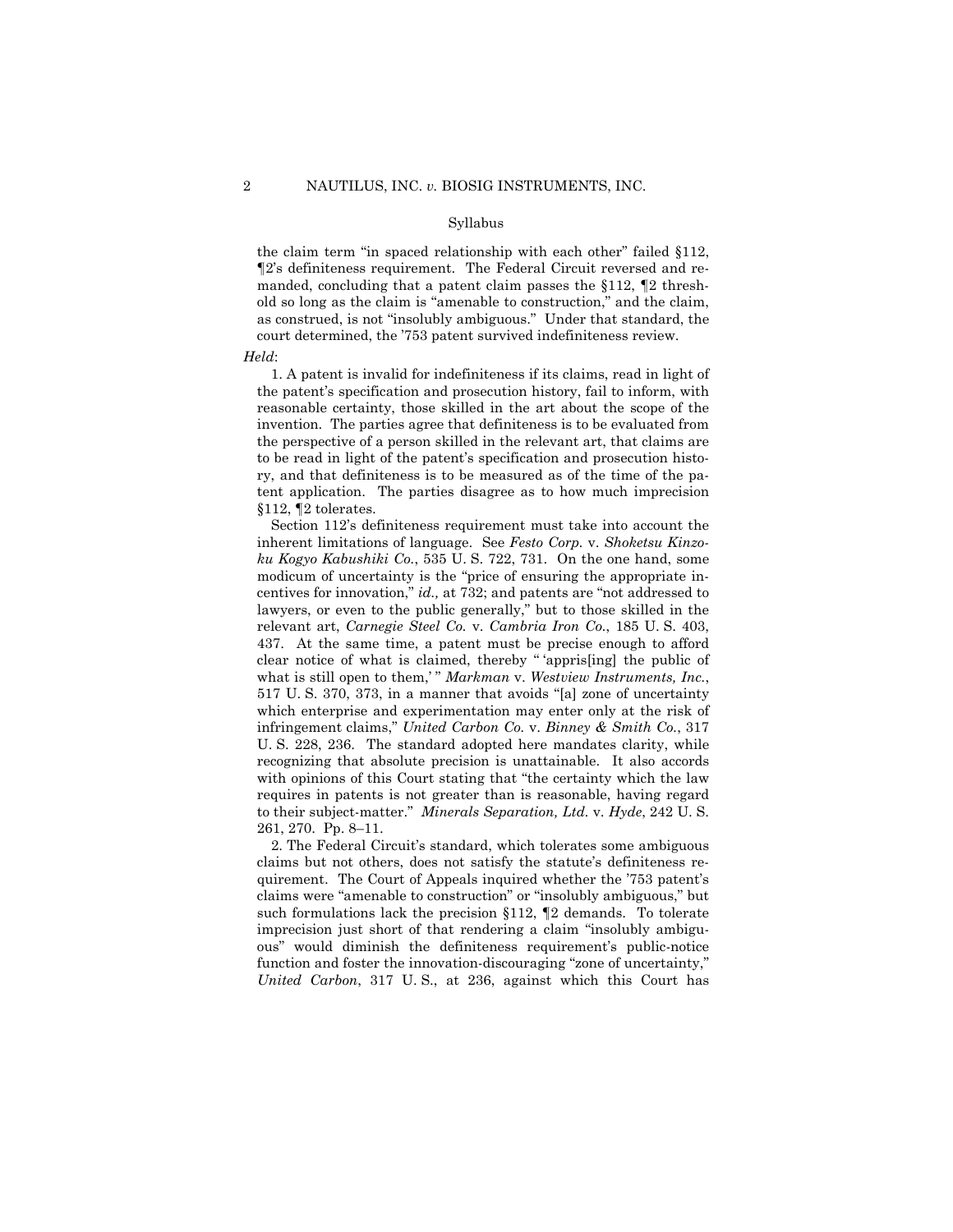#### Syllabus

warned. While some of the Federal Circuit's fuller explications of the term "insolubly ambiguous" may come closer to tracking the statutory prescription, this Court must ensure that the Federal Circuit's test is at least "probative of the essential inquiry." *Warner-Jenkinson Co.*  v. *Hilton Davis Chemical Co.*, 520 U. S. 17, 40. The expressions "insolubly ambiguous" and "amenable to construction," which permeate the Federal Circuit's recent decisions concerning §112, ¶2, fall short in this regard and can leave courts and the patent bar at sea without a reliable compass. Pp. 11–13.

3. This Court, as "a court of review, not of first view," *Cutter* v. *Wilkinson*, 544 U. S. 709, 718, n. 7, follows its ordinary practice of remanding so that the Federal Circuit can reconsider, under the proper standard, whether the relevant claims in the '753 patent are sufficiently definite, see, *e.g., Johnson* v. *California*, 543 U. S. 499, 515. Pp. 13–14.

715 F. 3d 891, vacated and remanded.

GINSBURG, J., delivered the opinion for a unanimous Court.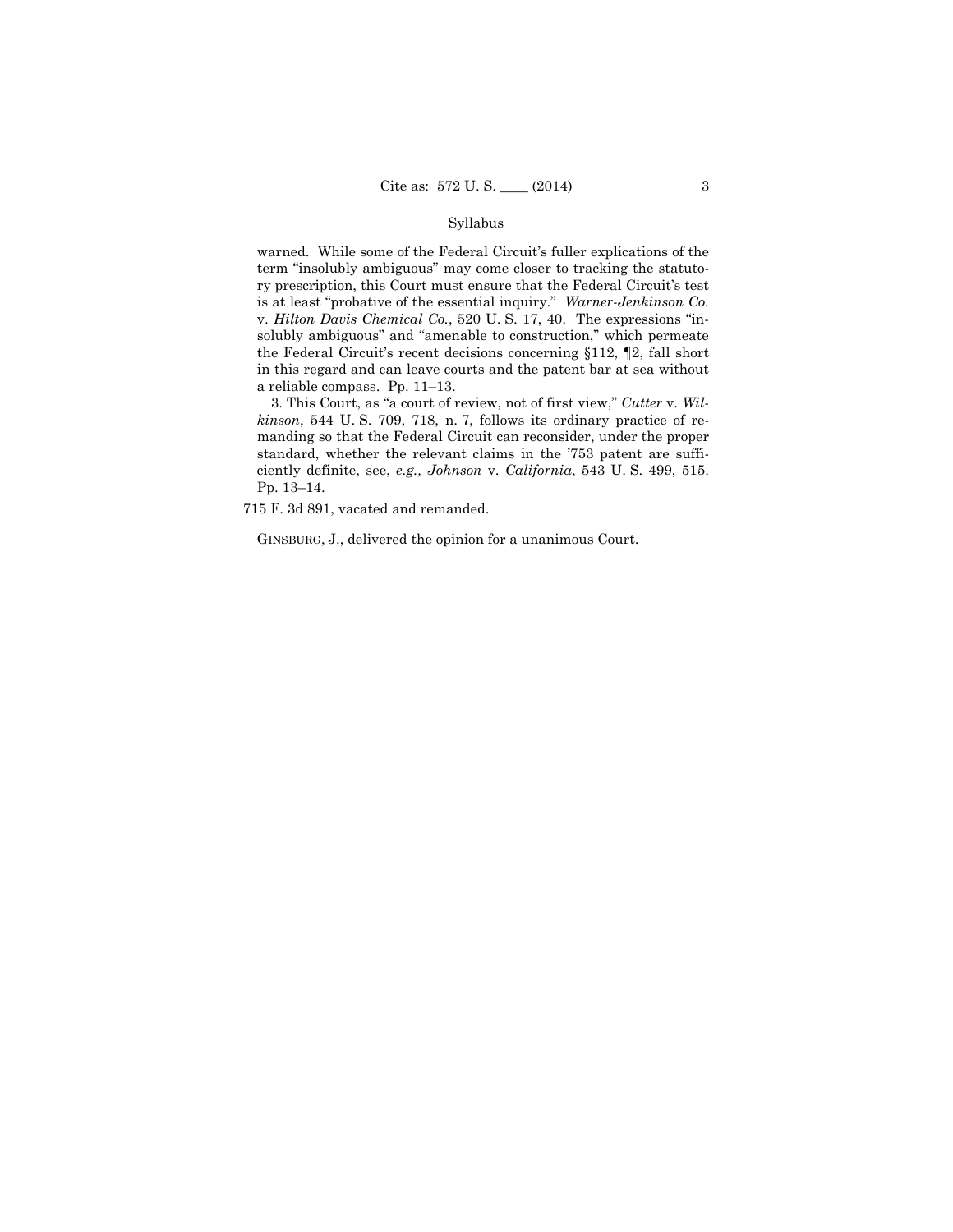preliminary print of the United States Reports. Readers are requested to notify the Reporter of Decisions, Supreme Court of the United States, Wash- ington, D. C. 20543, of any typographical or other formal errors, in order that corrections may be made before the preliminary print goes to press. NOTICE: This opinion is subject to formal revision before publication in the

#### $\frac{1}{2}$  ,  $\frac{1}{2}$  ,  $\frac{1}{2}$  ,  $\frac{1}{2}$  ,  $\frac{1}{2}$  ,  $\frac{1}{2}$  ,  $\frac{1}{2}$ **SUPREME COURT OF THE UNITED STATES**

#### $\frac{1}{2}$  ,  $\frac{1}{2}$  ,  $\frac{1}{2}$  ,  $\frac{1}{2}$  ,  $\frac{1}{2}$  ,  $\frac{1}{2}$ No. 13–369

## NAUTILUS, INC., PETITIONER *v.* BIOSIG INSTRUMENTS, INC.

## ON WRIT OF CERTIORARI TO THE UNITED STATES COURT OF APPEALS FOR THE FEDERAL CIRCUIT

#### [June 2, 2014]

#### JUSTICE GINSBURG delivered the opinion of the Court.

The Patent Act requires that a patent specification "conclude with one or more claims *particularly pointing out and distinctly claiming* the subject matter which the applicant regards as [the] invention." 35 U. S. C. §112, ¶2 (2006 ed.) (emphasis added). This case, involving a heartrate monitor used with exercise equipment, concerns the proper reading of the statute's clarity and precision demand. According to the Federal Circuit, a patent claim passes the §112, ¶2 threshold so long as the claim is "amenable to construction," and the claim, as construed, is not "insolubly ambiguous." 715 F. 3d 891, 898–899 (2013). We conclude that the Federal Circuit's formulation, which tolerates some ambiguous claims but not others, does not satisfy the statute's definiteness requirement. In place of the "insolubly ambiguous" standard, we hold that a patent is invalid for indefiniteness if its claims, read in light of the specification delineating the patent, and the prosecution history, fail to inform, with reasonable certainty, those skilled in the art about the scope of the invention. Expressing no opinion on the validity of the patent-in-suit,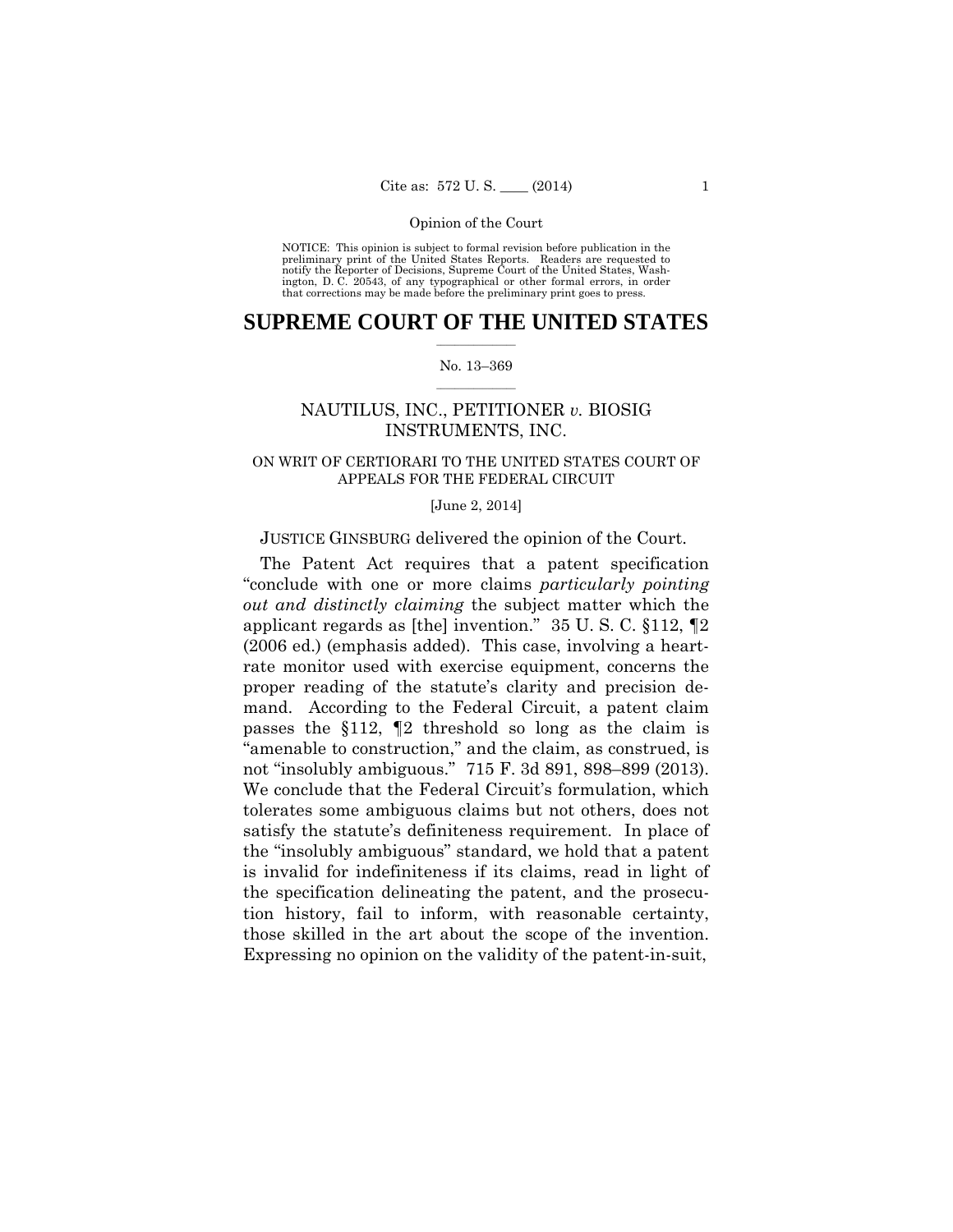we remand, instructing the Federal Circuit to decide the case employing the standard we have prescribed.

I

Authorized by the Constitution "[t]o promote the Progress of Science and useful Arts, by securing for limited Times to ... Inventors the exclusive Right to their ... Discoveries," Art. I, §8, cl. 8, Congress has enacted patent laws rewarding inventors with a limited monopoly. "Th[at] monopoly is a property right," and "like any property right, its boundaries should be clear." *Festo Corp.* v. *Shoketsu Kinzoku Kogyo Kabushiki Co.*, 535 U. S. 722, 730 (2002). See also *Markman* v. *Westview Instruments, Inc.*, 517 U. S. 370, 373 (1996) ("It has long been understood that a patent must describe the exact scope of an invention and its manufacture  $\dots$ ."). Thus, when Congress enacted the first Patent Act in 1790, it directed that patent grantees file a written specification "containing a description . . . of the thing or things . . . invented or discovered," which "shall be so particular" as to "distinguish the invention or discovery from other things before known and used." Act of Apr. 10, 1790, §2, 1 Stat. 110.

The patent laws have retained this requirement of definiteness even as the focus of patent construction has shifted. Under early patent practice in the United States, we have recounted, it was the written specification that "represented the key to the patent." *Markman*, 517 U. S., at 379. Eventually, however, patent applicants began to set out the invention's scope in a separate section known as the "claim." See generally 1 R. Moy, Walker on Patents  $§4.2, pp. 4–17$  to  $4–20$  (4th ed. 2012). The Patent Act of 1870 expressly conditioned the receipt of a patent on the inventor's inclusion of one or more such claims, described with particularity and distinctness. See Act of July 8, 1870, §26, 16 Stat. 201 (to obtain a patent, the inventor must "particularly point out and distinctly claim the part,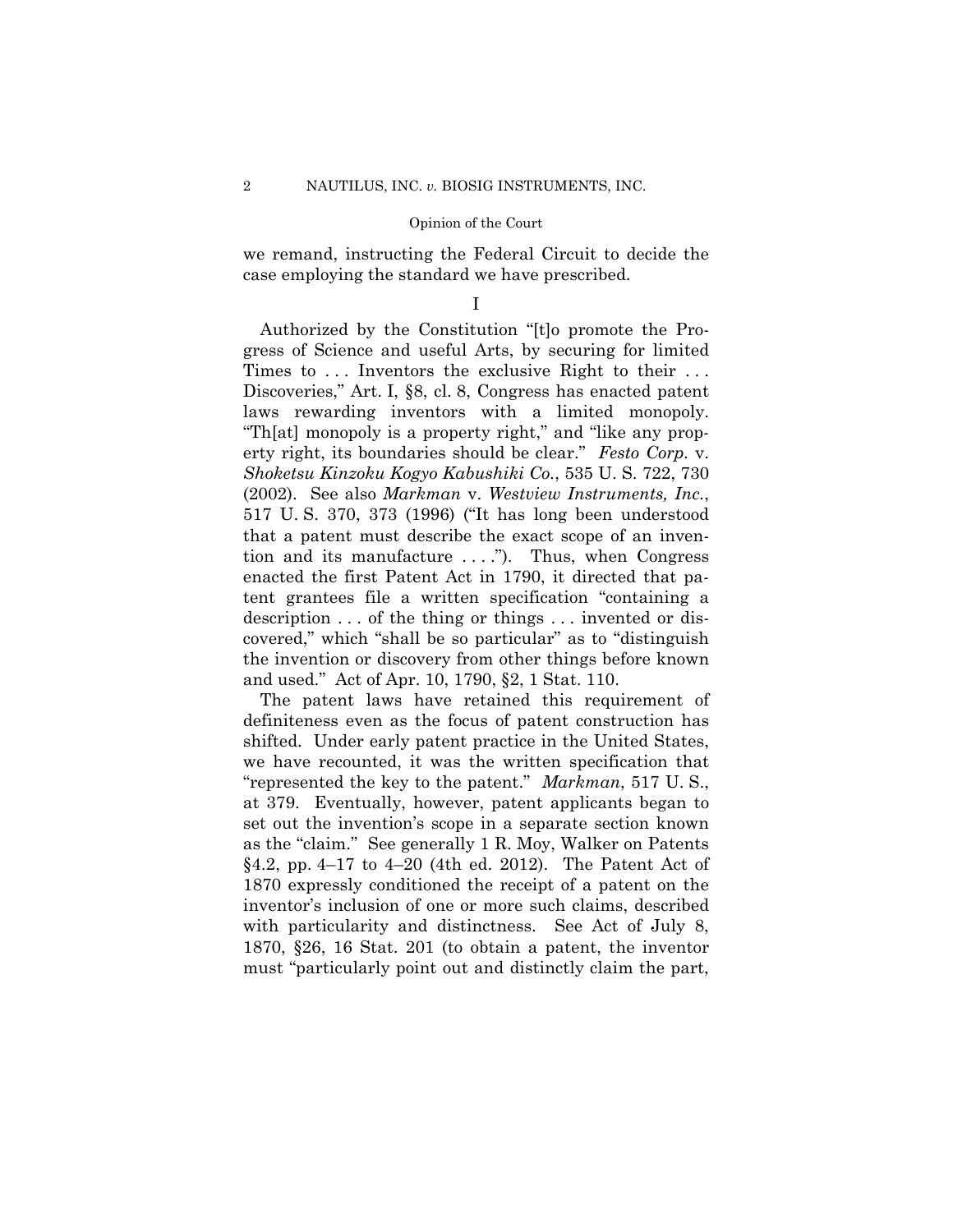improvement, or combination which [the inventor] claims as his invention or discovery").

The 1870 Act's definiteness requirement survives today, largely unaltered. Section 112 of the Patent Act of 1952, applicable to this case, requires the patent applicant to conclude the specification with "one or more claims particularly pointing out and distinctly claiming the subject matter which the applicant regards as his invention." 35 U. S. C. §112, ¶2 (2006 ed.). A lack of definiteness renders invalid "the patent or any claim in suit."  $\S 282$ ,  $\P 2(3)$ .<sup>1</sup>

II

A

The patent in dispute, U. S. Patent No. 5,337,753 ('753 patent), issued to Dr. Gregory Lekhtman in 1994 and assigned to respondent Biosig Instruments, Inc., concerns a heart-rate monitor for use during exercise. Previous heart-rate monitors, the patent asserts, were often inaccurate in measuring the electrical signals accompanying each heartbeat (electrocardiograph or ECG signals). The inaccuracy was caused by electrical signals of a different sort, known as electromyogram or EMG signals, generated by an exerciser's skeletal muscles when, for example, she moves her arm, or grips an exercise monitor with her hand. These EMG signals can "mask" ECG signals and thereby impede their detection. App. 52, 147.

<sup>1</sup> In the Leahy-Smith America Invents Act, Pub. L. 112–29, 125 Stat. 284, enacted in 2011, Congress amended several parts of the Patent Act. Those amendments modified §§112 and 282 in minor respects not pertinent here. In any event, the amended versions of those provisions are inapplicable to patent applications filed before September 16, 2012, and proceedings commenced before September 16, 2011. See §§4(e), 15(c), 20(*l*), 125 Stat. 297, 328, 335, notes following 35 U. S. C. §§2, 111, 119. Here, the application for the patent-in-suit was filed in 1992, and the relevant court proceedings were initiated in 2010. Accordingly, this opinion's citations to the Patent Act refer to the 2006 edition of the United States Code.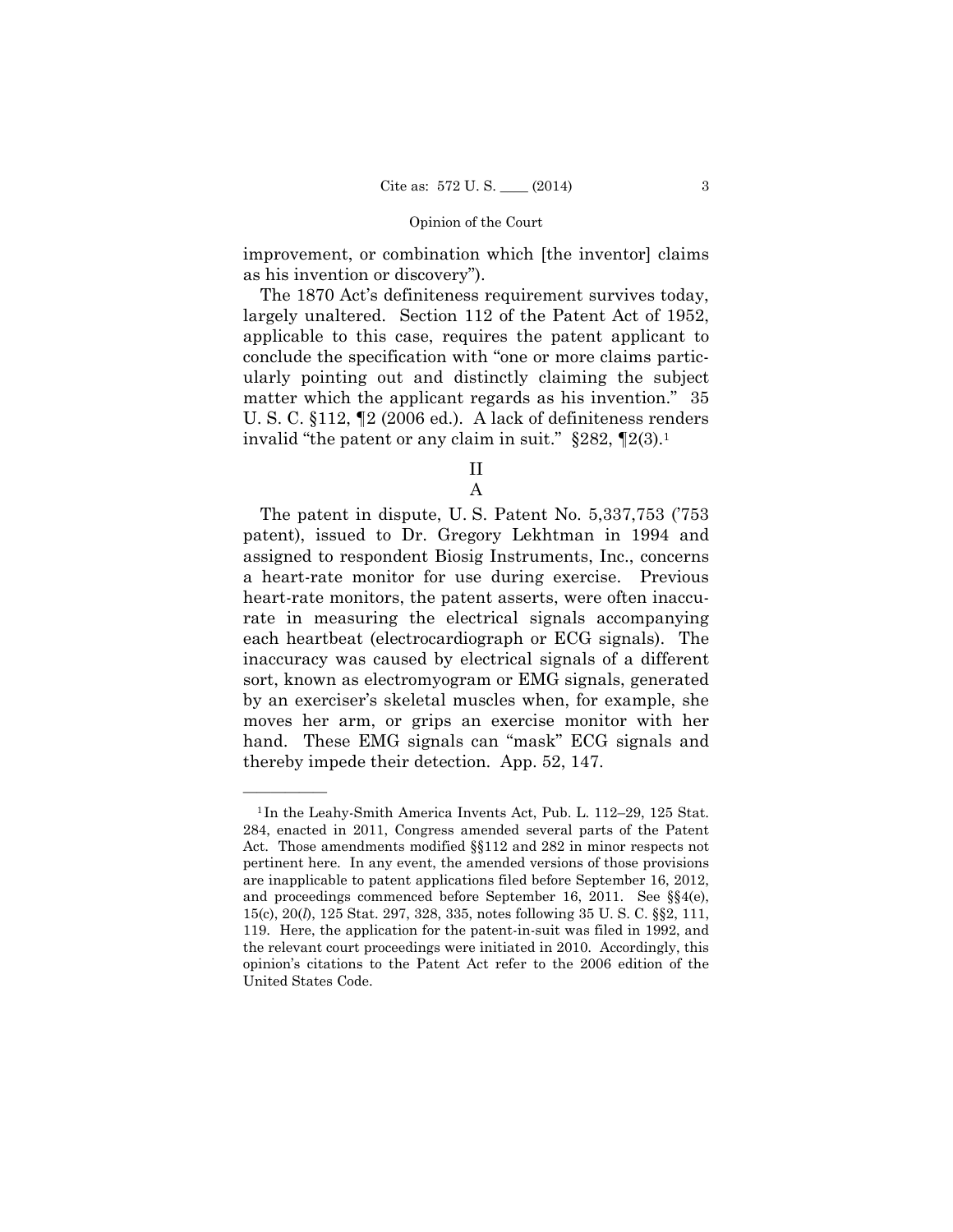Dr. Lekhtman's invention claims to improve on prior art by eliminating that impediment. The invention focuses on a key difference between EMG and ECG waveforms: while ECG signals detected from a user's left hand have a polarity opposite to that of the signals detected from her right hand,<sup>2</sup> EMG signals from each hand have the same polarity. The patented device works by measuring equalized EMG signals detected at each hand and then using circuitry to subtract the identical EMG signals from each other, thus filtering out the EMG interference.

As relevant here, the '753 patent describes a heart-rate monitor contained in a hollow cylindrical bar that a user grips with both hands, such that each hand comes into contact with two electrodes, one "live" and one "common." The device is illustrated in figure 1 of the patent, *id.*, at 41, reproduced in the Appendix to this opinion.

Claim 1 of the '753 patent, which contains the limitations critical to this dispute, refers to a "heart rate monitor for use by a user in association with exercise apparatus and/or exercise procedures." *Id.*, at 61. The claim "comprise[s]," among other elements, an "elongate member" (cylindrical bar) with a display device; "electronic circuitry including a difference amplifier"; and, on each half of the cylindrical bar, a live electrode and a common electrode "mounted . . . in spaced relationship with each other." *Ibid.*3 The claim sets forth additional elements, including that the cylindrical bar is to be held in such a way that each of the user's hands "contact[s]" both electrodes on each side of the bar. *Id.,* at 62. Further, the EMG signals detected by the two electrode pairs are to be "of substan

<sup>2</sup>This difference in polarity occurs because the heart is not aligned vertically in relation to the center of the body; the organ tilts leftward from apex to bottom. App. 213. 3As depicted in figure 1 of the patent, *id.,* at 41, reproduced in the

Appendix to this opinion, the live electrodes are identified by numbers 9 and 13, and the common electrodes, by 11 and 15.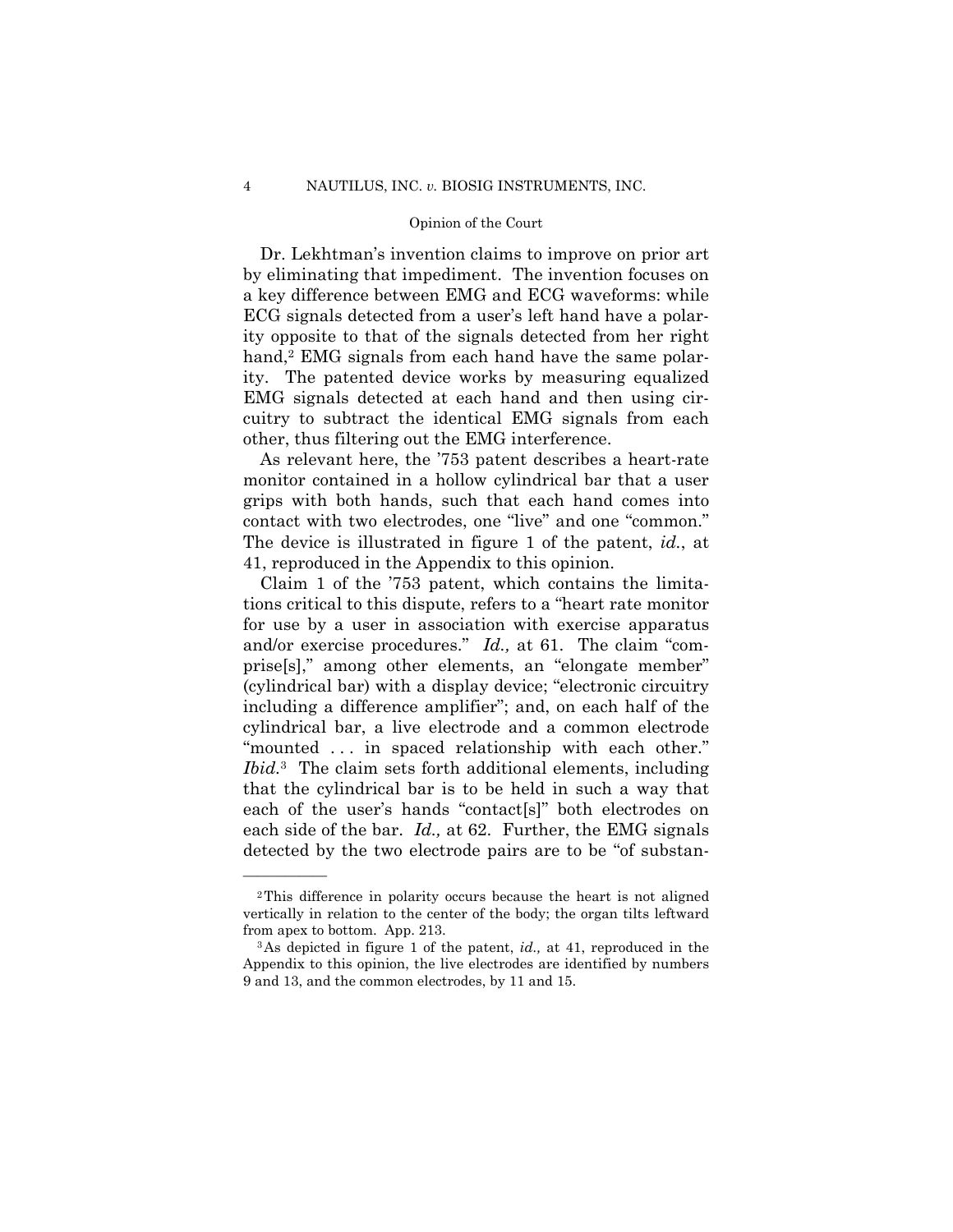tially equal magnitude and phase" so that the difference amplifier will "produce a substantially zero [EMG] signal" upon subtracting the signals from one another. *Ibid.* 

B

The dispute between the parties arose in the 1990's, when Biosig allegedly disclosed the patented technology to StairMaster Sports Medical Products, Inc. According to Biosig, StairMaster, without ever obtaining a license, sold exercise machines that included Biosig's patented technology, and petitioner Nautilus, Inc., continued to do so after acquiring the StairMaster brand. In 2004, based on these allegations, Biosig brought a patent infringement suit against Nautilus in the U. S. District Court for the Southern District of New York.

With Biosig's lawsuit launched, Nautilus asked the U. S. Patent and Trademark Office (PTO) to reexamine the '753 patent. The reexamination proceedings centered on whether the patent was anticipated or rendered obvious by prior art—principally, a patent issued in 1984 to an inventor named Fujisaki, which similarly disclosed a heart-rate monitor using two pairs of electrodes and a difference amplifier. Endeavoring to distinguish the '753 patent from prior art, Biosig submitted a declaration from Dr. Lekhtman. The declaration attested, among other things, that the '753 patent sufficiently informed a person skilled in the art how to configure the detecting electrodes so as "to produce equal EMG [signals] from the left and right hands." *Id.,* at 160. Although the electrodes' design variables—including spacing, shape, size, and material cannot be standardized across all exercise machines, Dr. Lekhtman explained, a skilled artisan could undertake a "trial and error" process of equalization. This would entail experimentation with different electrode configurations in order to optimize EMG signal cancellation. *Id.*, at 155–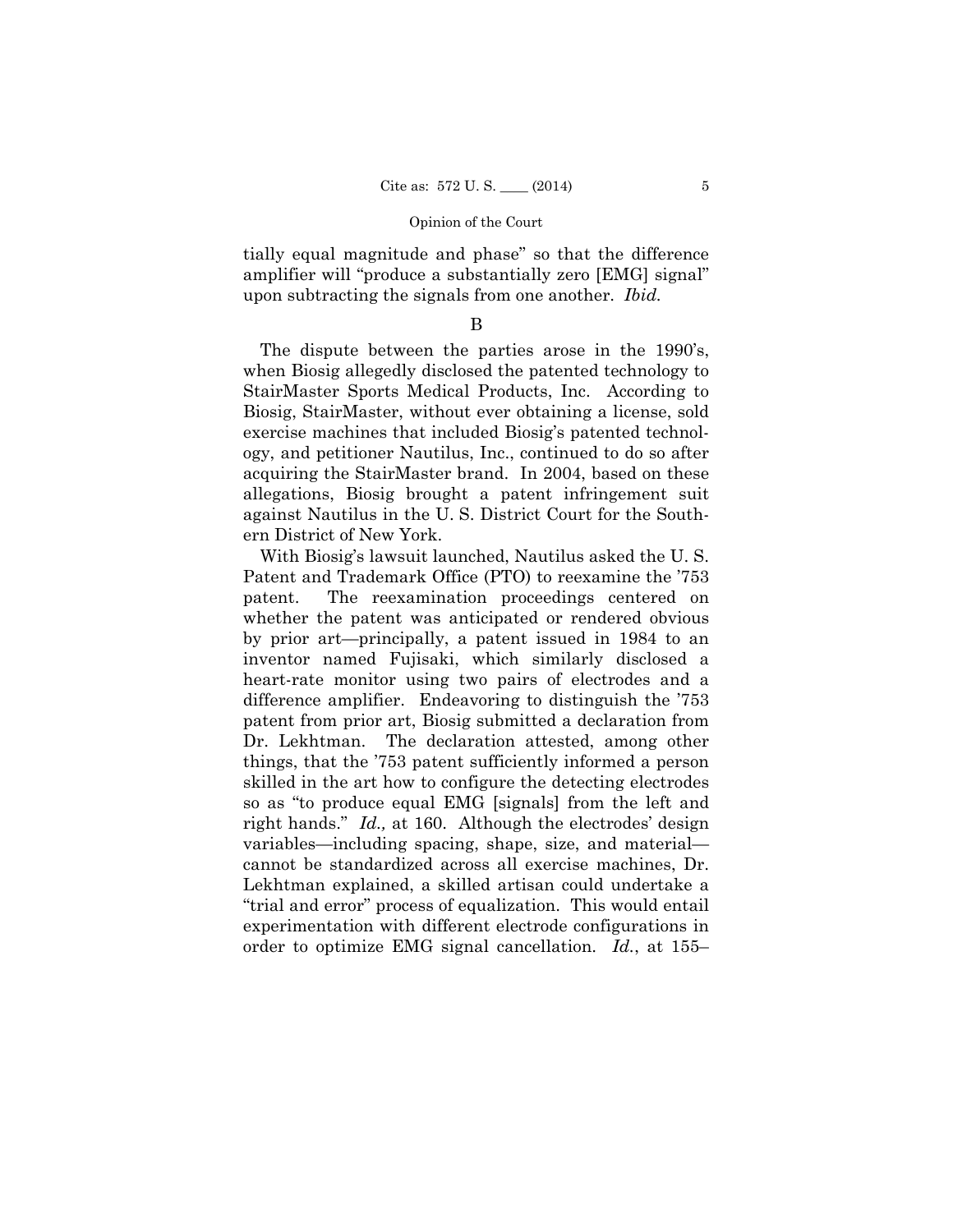156, 158.4 In 2010, the PTO issued a determination confirming the patentability of the '753 patent's claims.

Biosig thereafter reinstituted its infringement suit, which the parties had voluntarily dismissed without prejudice while PTO reexamination was underway. In 2011, the District Court conducted a hearing to determine the proper construction of the patent's claims, see *Markman* v. *Westview Instruments, Inc.*, 517 U. S. 370 (1996) (claim construction is a matter of law reserved for court decision), including the claim term "in spaced relationship with each other." According to Biosig, that "spaced relationship" referred to the distance between the live electrode and the common electrode in each electrode pair. Nautilus, seizing on Biosig's submissions to the PTO during the reexamination, maintained that the "spaced relationship" must be a distance "greater than the width of each electrode." App. 245. The District Court ultimately construed the term to mean "there is a defined relationship between the live electrode and the common electrode on one side of the cylindrical bar and the same or a different defined relationship between the live electrode and the common electrode on the other side of the cylindrical bar," without any reference to the electrodes' width. App. to Pet. for Cert. 43a–44a.

Nautilus moved for summary judgment, arguing that the term "spaced relationship," as construed, was indefinite under §112, ¶2. The District Court granted the motion. Those words, the District Court concluded, "did not tell [the court] or anyone what precisely the space should

<sup>4</sup>Dr. Lekhtman's declaration also referred to an expert report prepared by Dr. Henrietta Galiana, Chair of the Department of Biomedical Engineering at McGill University, for use in the infringement litigation. That report described how Dr. Galiana's laboratory technician, equipped with a wooden dowel, wire, metal foil, glue, electrical tape, and the drawings from the '753 patent, was able in two hours to build a monitor that "worked just as described in the . . . patent." *Id.*, at 226.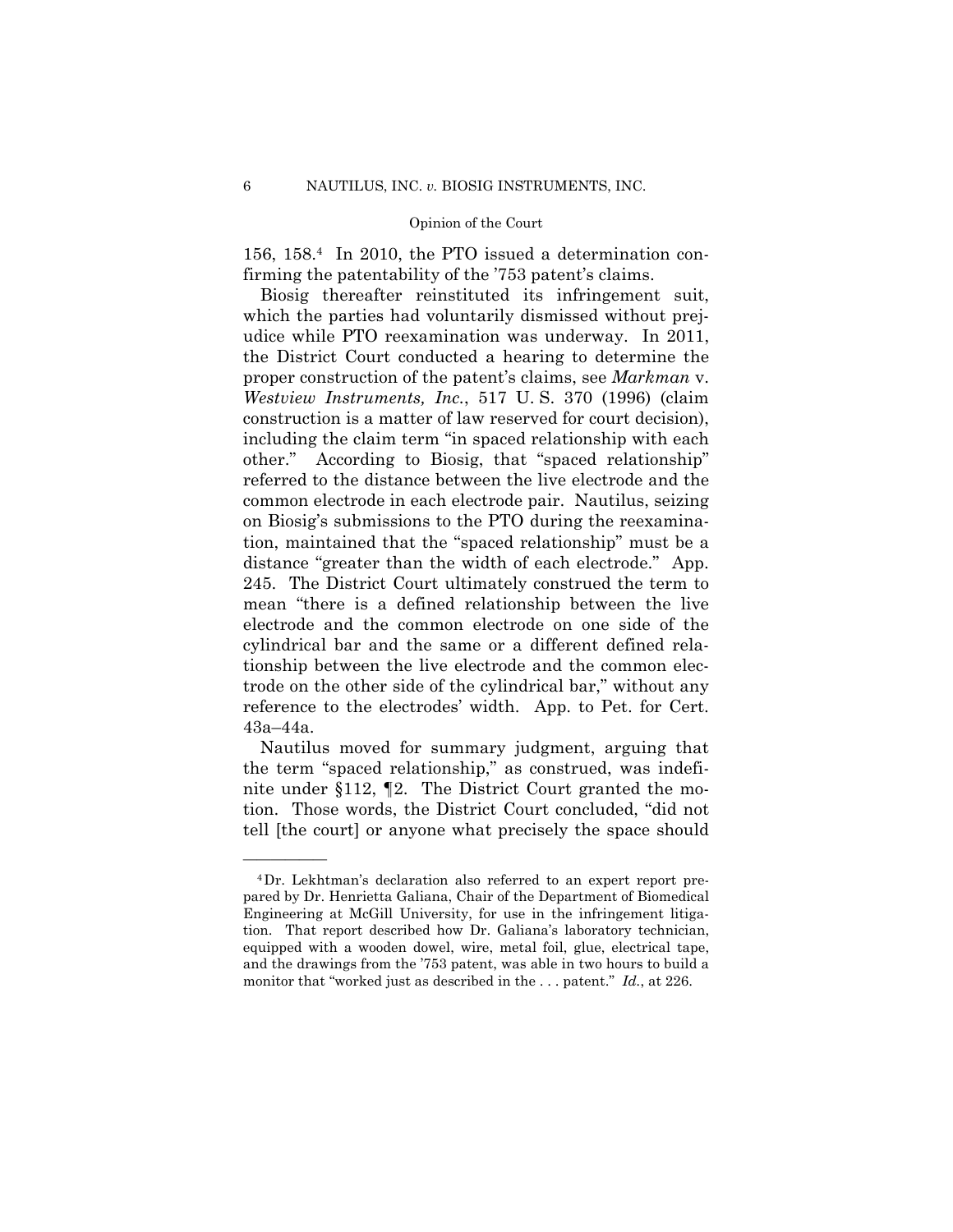be," or even supply "any parameters" for determining the appropriate spacing. *Id.*, at 72a.

 ship.'" 715 F. 3d, at 899. These sources of meaning, the  one detection point." *Ibid.* The claim's functional provi-The Federal Circuit reversed and remanded. A claim is indefinite, the majority opinion stated, "only when it is 'not amenable to construction' or 'insolubly ambiguous.'" 715 F. 3d 891, 898 (2013) (quoting *Datamize, LLC* v. *Plumtree Software, Inc.*, 417 F. 3d 1342, 1347 (CA Fed. 2005)). Under that standard, the majority determined, the '753 patent survived indefiniteness review. Considering first the "intrinsic evidence"—*i.e.,* the claim language, the specification, and the prosecution history—the majority discerned "certain inherent parameters of the claimed apparatus, which to a skilled artisan may be sufficient to understand the metes and bounds of 'spaced relationmajority explained, make plain that the distance separating the live and common electrodes on each half of the bar "cannot be greater than the width of a user's hands"; that is so "because claim 1 requires the live and common electrodes to independently detect electrical signals at two distinct points of a hand." *Ibid.* Furthermore, the majority noted, the intrinsic evidence teaches that this distance cannot be "infinitesimally small, effectively merging the live and common electrodes into a single electrode with sions, the majority went on to observe, shed additional light on the meaning of "spaced relationship." Surveying the record before the PTO on reexamination, the majority concluded that a skilled artisan would know that she could attain the indicated functions of equalizing and removing EMG signals by adjusting design variables, including spacing.

In a concurring opinion, Judge Schall reached the majority's result employing "a more limited analysis." *Id.,* at 905. Judge Schall accepted the majority's recitation of the definiteness standard, under which claims amenable to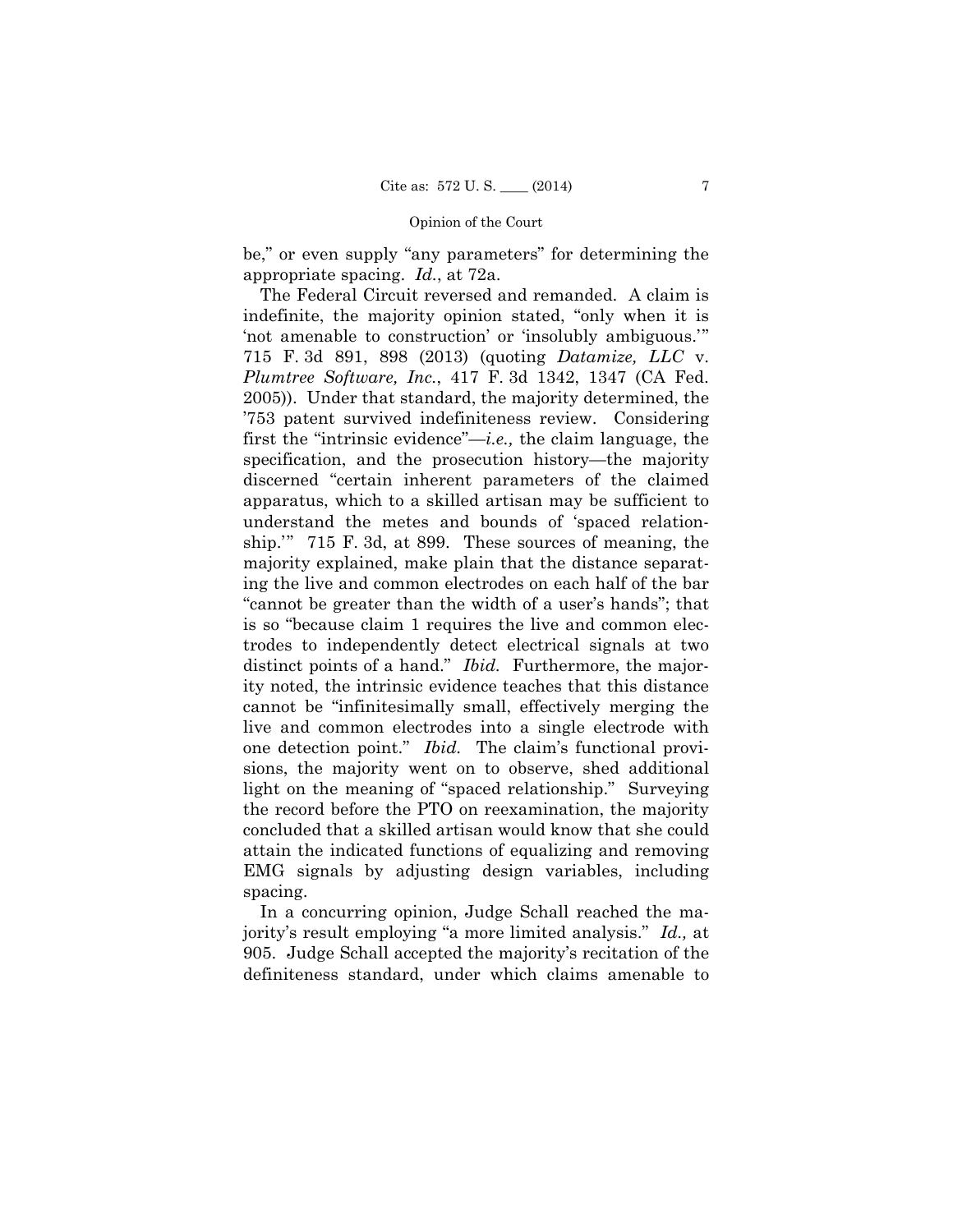construction are nonetheless indefinite when "the construction remains insolubly ambiguous." *Ibid.* (internal quotation marks omitted). The District Court's construction of "spaced relationship," Judge Schall maintained, was sufficiently clear: the term means "there is a fixed spatial relationship between the live electrode and the common electrode" on each side of the cylindrical bar. *Ibid.* Judge Schall agreed with the majority that the intrinsic evidence discloses inherent limits of that spacing. But, unlike the majority, Judge Schall did not "presum[e] a functional linkage between the 'spaced relationship' limitation and the removal of EMG signals." *Id.,* at 906. Other limitations of the claim, in his view, and not the "'spaced relationship' limitation itself," "included a functional requirement to remove EMG signals." *Ibid.* 

We granted certiorari,  $571$  U.S.  $\_\_$  (2014), and now vacate and remand.

#### III

A

Although the parties here disagree on the dispositive question—does the '753 patent withstand definiteness scrutiny—they are in accord on several aspects of the §112, ¶2 inquiry. First, definiteness is to be evaluated from the perspective of someone skilled in the relevant art. See, *e.g., General Elec. Co.* v. *Wabash Appliance Corp.*, 304 U. S. 364, 371 (1938). See also §112, ¶1 (patent's specification "shall contain a written description of the invention, and of the manner and process of making and using it, in such full, clear, concise, and exact terms as to enable *any person skilled in the art* to which it pertains, or with which it is most nearly connected, to make and use the same" (emphasis added)). Second, in assessing definiteness, claims are to be read in light of the patent's specification and prosecution history. See, *e.g., United States* v. *Adams*, 383 U. S. 39, 48–49 (1966) (specification); *Festo Corp.* v.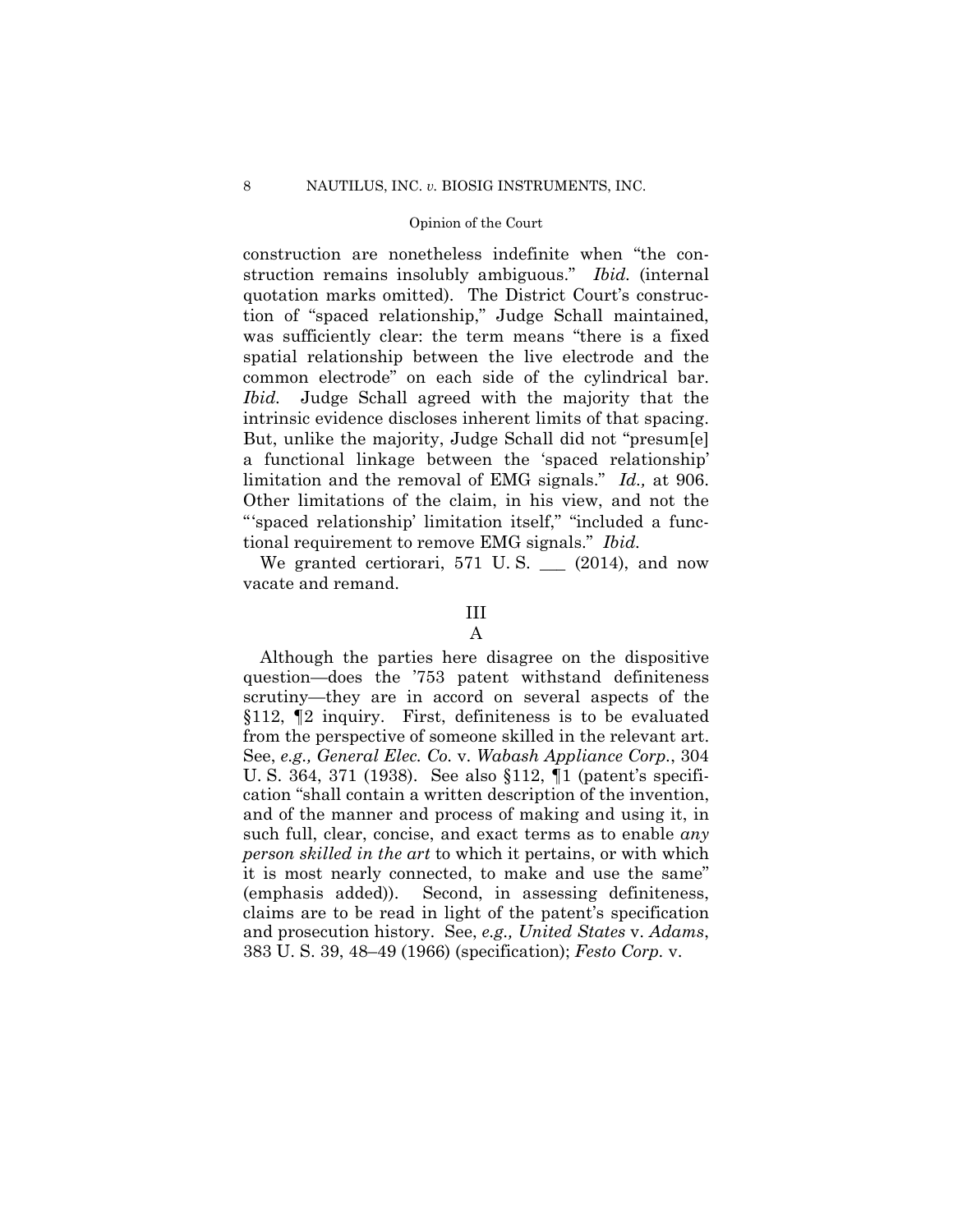*Shoketsu Kinzoku Kogyo Kabushiki Co.*, 535 U. S. 722, 741 (2002) (prosecution history). Third, "[d]efiniteness is measured from the viewpoint of a person skilled in [the] art *at the time the patent was filed*." Brief for Respondent 55 (emphasis added). See generally Sarnoff & Manzo, An Introduction to, Premises of, and Problems With Patent Claim Construction, in Patent Claim Construction in the Federal Circuit 9 (E. Manzo ed. 2014) ("Patent claims . . . should be construed from an objective perspective of a [skilled artisan], based on what the applicant actually claimed, disclosed, and stated during the application process.").

The parties differ, however, in their articulations of just how much imprecision §112, ¶2 tolerates. In Nautilus' view, a patent is invalid when a claim is "ambiguous, such that readers could reasonably interpret the claim's scope differently." Brief for Petitioner 37. Biosig and the Solicitor General would require only that the patent provide reasonable notice of the scope of the claimed invention. See Brief for Respondent 18; Brief for United States as *Amicus Curiae* 9–10.

 tions of language. See *ibid.* Some modicum of uncertainty, Section 112, we have said, entails a "delicate balance." *Festo*, 535 U. S., at 731. On the one hand, the definiteness requirement must take into account the inherent limitathe Court has recognized, is the "price of ensuring the appropriate incentives for innovation." *Id.,* at 732*.* One must bear in mind, moreover, that patents are "not addressed to lawyers, or even to the public generally," but rather to those skilled in the relevant art. *Carnegie Steel Co.* v. *Cambria Iron Co.*, 185 U. S. 403, 437 (1902) (also stating that "any description which is sufficient to apprise [steel manufacturers] in the language of the art of the definite feature of the invention, and to serve as a warning to others of what the patent claims as a monopoly, is sufficiently definite to sustain the patent").5

<sup>5</sup>See also *Eibel Process Co.* v. *Minnesota & Ontario Paper Co.*, 261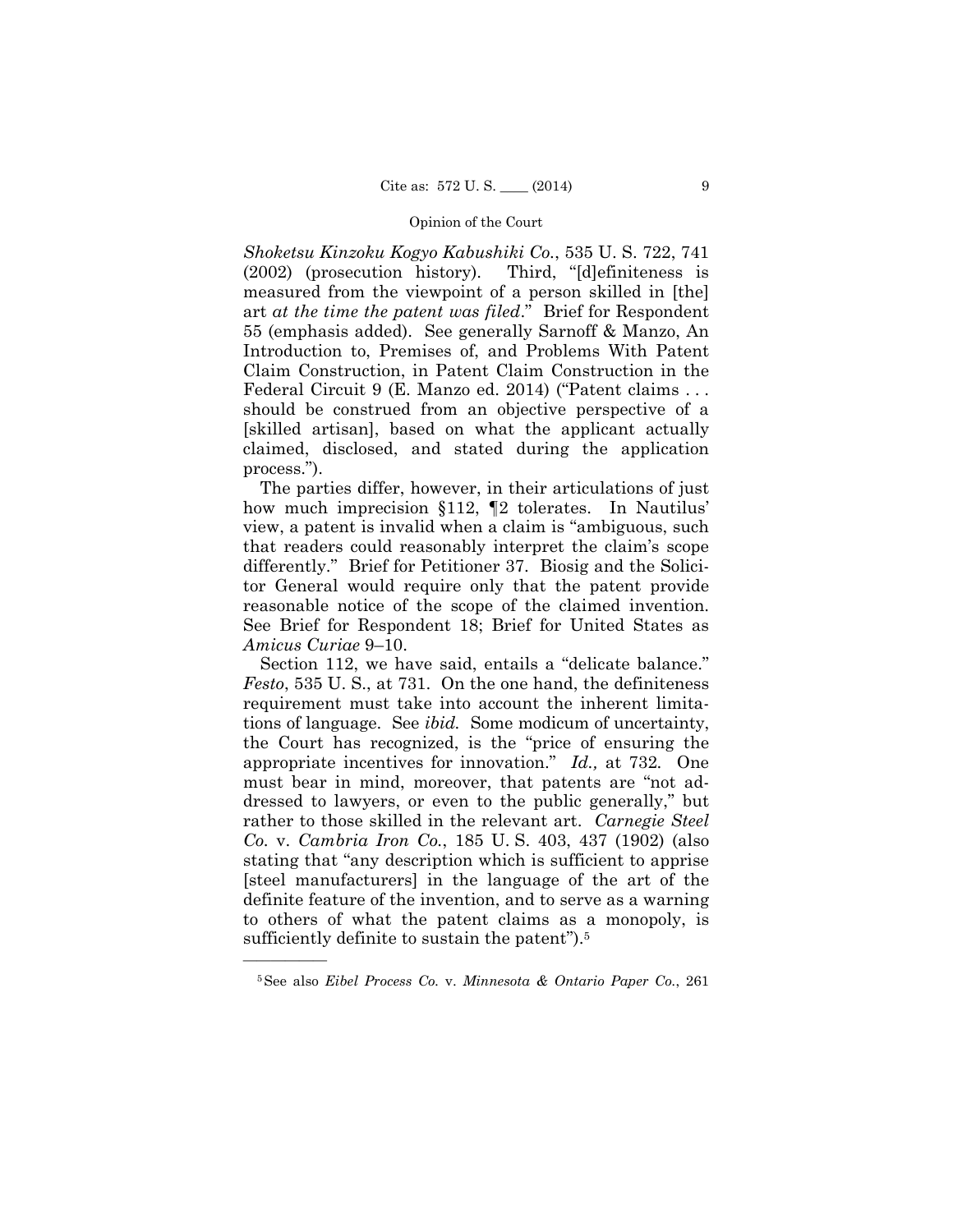your claims" and "defer clarity at all costs").7 Eliminating At the same time, a patent must be precise enough to afford clear notice of what is claimed, thereby "'appris[ing] the public of what is still open to them.'" *Markman*, 517 U. S., at 373 (quoting *McClain* v. *Ortmayer*, 141 U. S. 419, 424 (1891)).6 Otherwise there would be "[a] zone of uncertainty which enterprise and experimentation may enter only at the risk of infringement claims." *United Carbon Co.* v. *Binney & Smith Co.*, 317 U. S. 228, 236 (1942). And absent a meaningful definiteness check, we are told, patent applicants face powerful incentives to inject ambiguity into their claims. See Brief for Petitioner 30–32 (citing patent treatises and drafting guides). See also Federal Trade Commission, The Evolving IP Marketplace: Aligning Patent Notice and Remedies With Competition 85 (2011) (quoting testimony that patent system fosters "an incentive to be as vague and ambiguous as you can with that temptation is in order, and "the patent drafter is in the best position to resolve the ambiguity in . . . patent

patent will be dedicated ultimately to the public.").<br><sup>7</sup>Online at http://www.ftc.gov/sites/default/files/documents/ reports/evolving-ip-marketplace-aligning-patent-notice-and-remedies- competition-report-federal-trade/110307patentreport.pdf (as visited May 30, 2014, and available in Clerk of Court's case file).

U. S. 45, 58, 65–66 (1923) (upholding as definite a patent for an improvement to a paper-making machine, which provided that a wire be placed at a "high" or "substantial elevation," where "readers . . . skilled in the art of paper making and versed in the use of the . . . machine" would have "no difficulty . . . in determining . . . the substantial [eleva-

tion] needed" for the machine to operate as specified).<br><sup>6</sup>See also *United Carbon Co.* v. *Binney & Smith Co.*, 317 U. S. 228, 236 (1942) ("The statutory requirement of particularity and distinctness in claims is met only when they clearly distinguish what is claimed from what went before in the art and clearly circumscribe what is foreclosed from future enterprise."); *General Elec. Co.* v. *Wabash Appliance Corp.*, 304 U. S. 364, 369 (1938) ("The limits of a patent must be known for the protection of the patentee, the encouragement of the inventive genius of others and the assurance that the subject of the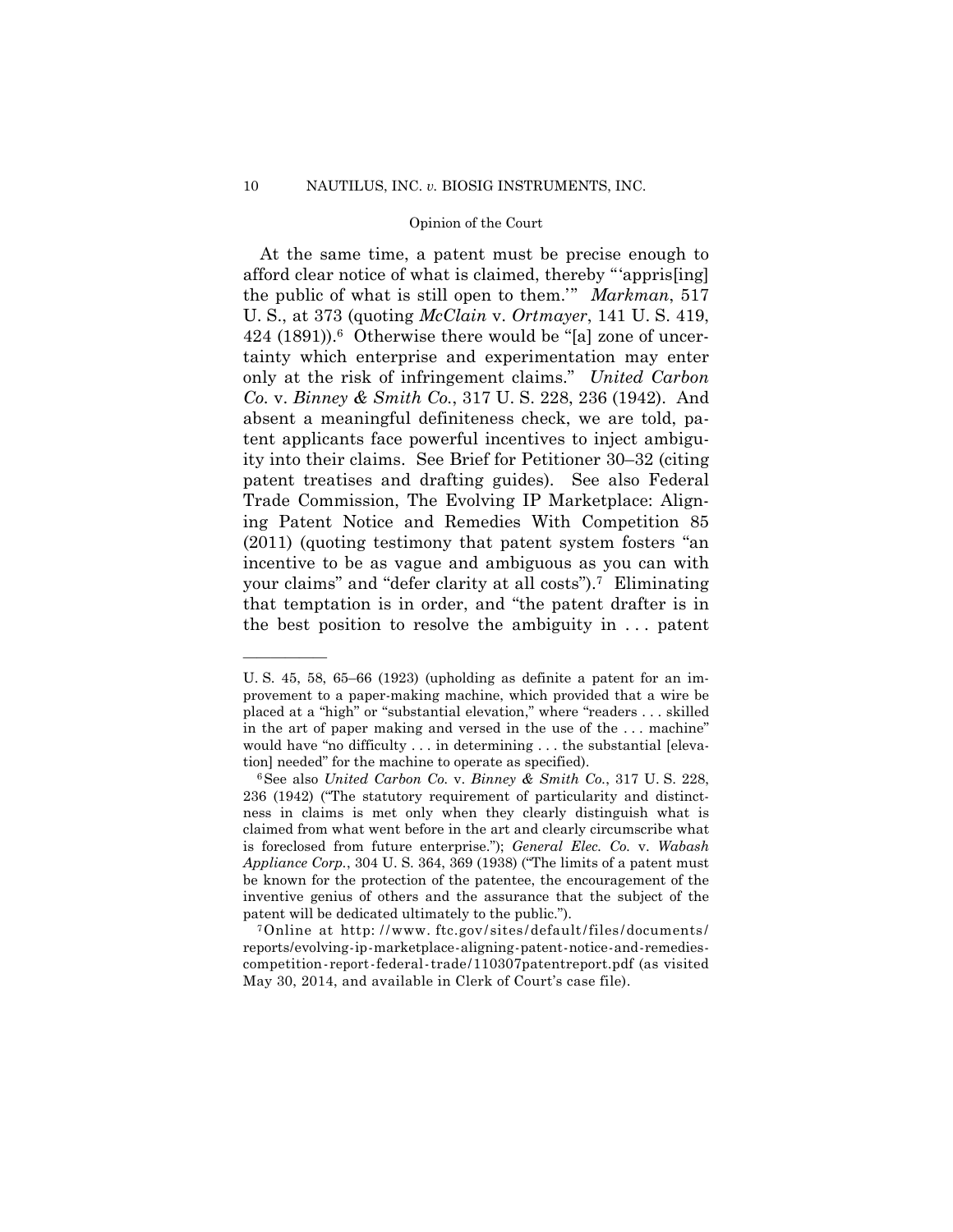claims." *Halliburton Energy Servs., Inc.* v. *M–I LLC*, 514 F. 3d 1244, 1255 (CA Fed. 2008). See also *Hormone Research Foundation, Inc.* v. *Genentech, Inc.*, 904 F. 2d 1558, 1563 (CA Fed. 1990) ("It is a well-established axiom in patent law that a patentee is free to be his or her own lexicographer . . . .").

 cated analysis of the whole document," and may turn on To determine the proper office of the definiteness command, therefore, we must reconcile concerns that tug in opposite directions. Cognizant of the competing concerns, we read §112, ¶2 to require that a patent's claims, viewed in light of the specification and prosecution history, inform those skilled in the art about the scope of the invention with reasonable certainty. The definiteness requirement, so understood, mandates clarity, while recognizing that absolute precision is unattainable. The standard we adopt accords with opinions of this Court stating that "the certainty which the law requires in patents is not greater than is reasonable, having regard to their subject-matter." *Minerals Separation, Ltd.* v. *Hyde*, 242 U. S. 261, 270 (1916). See also *United Carbon*, 317 U. S., at 236 ("claims must be reasonably clear-cut"); *Markman*, 517 U. S., at 389 (claim construction calls for "the necessarily sophistievaluations of expert testimony).

## B

In resolving Nautilus' definiteness challenge, the Federal Circuit asked whether the '753 patent's claims were "amenable to construction" or "insolubly ambiguous." Those formulations can breed lower court confusion,<sup>8</sup> for

<sup>8</sup>See, *e.g., Every Penny Counts, Inc.* v. *Wells Fargo Bank, N. A.*, \_\_\_ F. Supp. 2d \_\_\_, \_\_\_, 2014 WL 869092, \*4 (MD Fla., Mar. 5, 2014) (finding that "the account," as used in claim, "lacks definiteness," because it might mean several different things and "no informed and confident choice is available among the contending definitions," but that "the extent of the indefiniteness . . . falls far short of the 'insoluble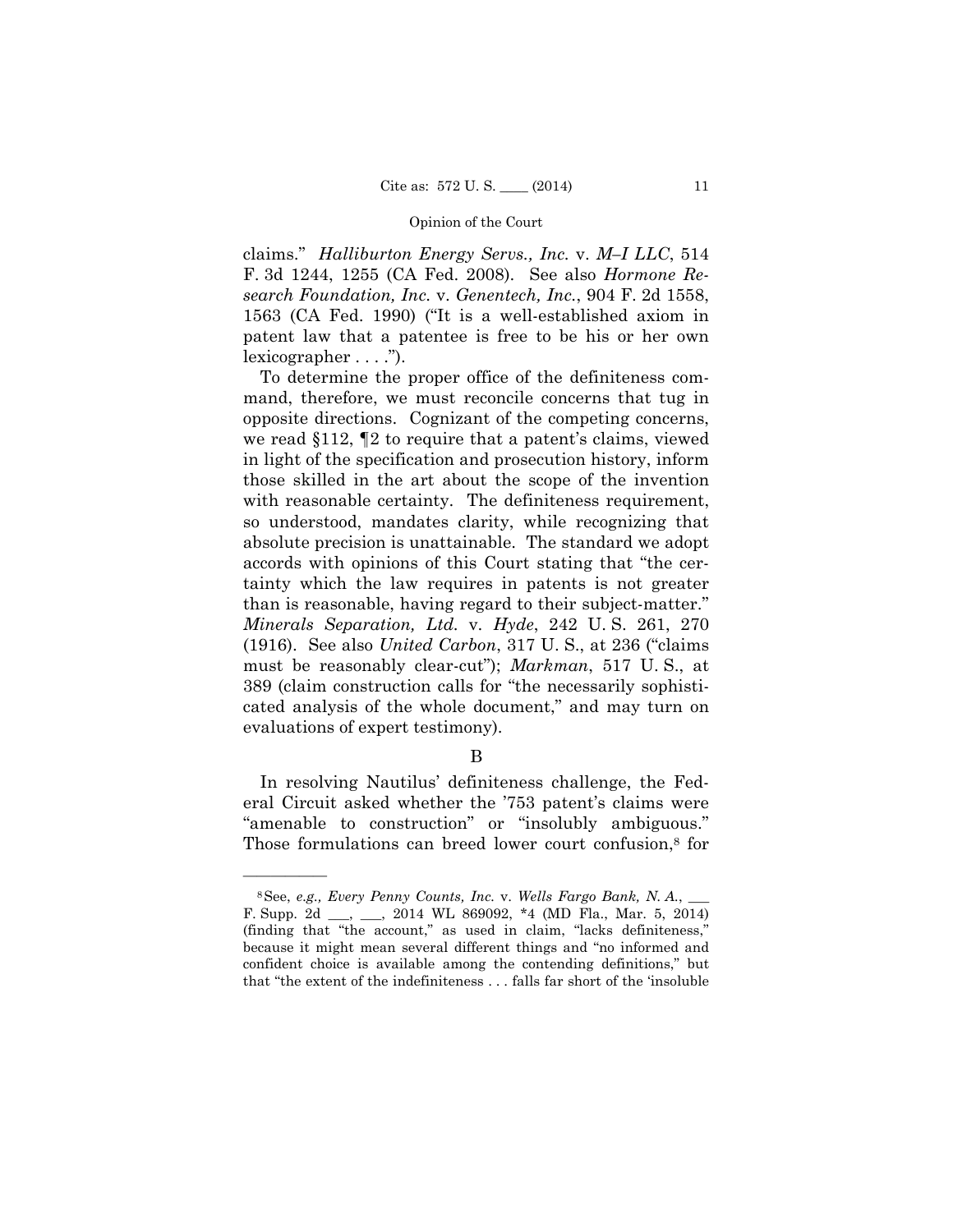they lack the precision §112, ¶2 demands. It cannot be sufficient that a court can ascribe *some* meaning to a patent's claims; the definiteness inquiry trains on the understanding of a skilled artisan at the time of the patent application, not that of a court viewing matters *post hoc*. To tolerate imprecision just short of that rendering a claim "insolubly ambiguous" would diminish the definiteness requirement's public-notice function and foster the innovation-discouraging "zone of uncertainty," *United Carbon*, 317 U. S., at 236, against which this Court has warned.

Appreciating that "terms like 'insolubly ambiguous' may not be felicitous," Brief for Respondent 34, Biosig argues the phrase is a shorthand label for a more probing inquiry that the Federal Circuit applies in practice. The Federal Circuit's fuller explications of the term "insolubly ambiguous," we recognize, may come closer to tracking the statutory prescription. See, *e.g.,* 715 F. 3d, at 898 (case below) ("[I]f reasonable efforts at claim construction result in a definition that does not provide sufficient particularity and clarity to inform skilled artisans of the bounds of the claim, the claim is insolubly ambiguous and invalid for indefiniteness." (internal quotation marks omitted)). But although this Court does not "micromanag[e] the Federal Circuit's particular word choice" in applying patent-law doctrines, we must ensure that the Federal Circuit's test is at least "probative of the essential inquiry." *Warner-Jenkinson Co.* v. *Hilton Davis Chemical Co.*, 520 U. S. 17, 40 (1997). Falling short in that regard, the expressions "insolubly ambiguous" and "amenable to construction" permeate the Federal Circuit's recent decisions concerning  $§112$ ,  $\P2$ 's requirement.<sup>9</sup> We agree with Nautilus and its

ambiguity' required to invalidate the claim"). 9 *E.g.*, *Hearing Components, Inc.* v. *Shure Inc.*, 600 F. 3d 1357, 1366 (CA Fed. 2010) ("the definiteness of claim terms depends on whether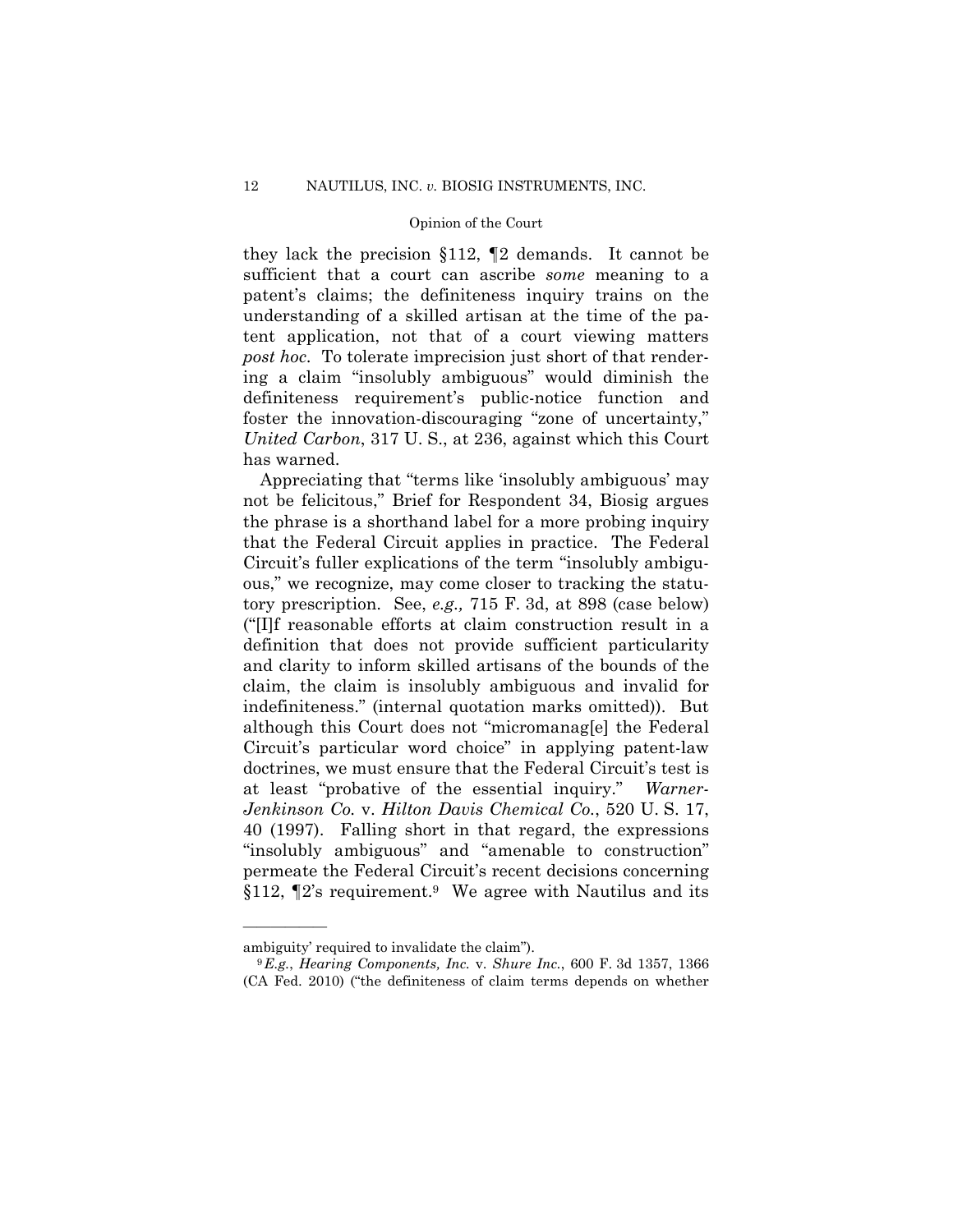*amici* that such terminology can leave courts and the patent bar at sea without a reliable compass.10

#### IV

Both here and in the courts below, the parties have advanced conflicting arguments as to the definiteness of the claims in the '753 patent. Nautilus maintains that the claim term "spaced relationship" is open to multiple interpretations reflecting markedly different understandings of

those terms can be given any reasonable meaning"); *Datamize, LLC* v. *Plumtree Software, Inc.*, 417 F. 3d 1342, 1347 (CA Fed. 2005) ("Only claims 'not amenable to construction' or 'insolubly ambiguous' are indefinite."); *Exxon Research & Engineering Co.* v. *United States*, 265 F. 3d 1371, 1375 (CA Fed. 2001) ("If a claim is insolubly ambiguous, and no narrowing construction can properly be adopted, we have held the claim indefinite."). See also Dept. of Commerce, Manual of Patent Examining Procedure §2173.02(I), p. 294 (9th ed. 2014) (PTO manual describing Federal Circuit's test as upholding a claim's validity "if some meaning can be gleaned from the language").<br><sup>10</sup>The Federal Circuit suggests that a permissive definiteness stand-

must be proved by "clear and convincing evidence"). As the parties ard " 'accord<sup>[s]</sup> respect to the statutory presumption of patent validity.'" 715 F. 3d 891, 902 (2013) (quoting *Exxon Research*, 265 F. 3d, at 1375). See also §282, ¶1 ("[a] patent shall be presumed valid," and "[t]he burden of establishing invalidity of a patent or any claim thereof shall rest on the party asserting such invalidity"); *Microsoft Corp.* v. *i4i Ltd. Partnership*, 564 U. S. \_\_, \_\_ (2011) (slip op., at 1) (invalidity defenses appear to agree, however, this presumption of validity does not alter the degree of clarity that §112, ¶2 demands from patent applicants; to the contrary, it incorporates that definiteness requirement by reference. See §282, ¶2(3) (defenses to infringement actions include "[i]nvalidity of the patent or any claim in suit for failure to comply with . . . any requirement of [§112]").

The parties nonetheless dispute whether factual findings subsidiary to the ultimate issue of definiteness trigger the clear-and-convincingevidence standard and, relatedly, whether deference is due to the PTO's resolution of disputed issues of fact. We leave these questions for another day. The court below treated definiteness as "a legal issue [the] court reviews without deference," 715 F. 3d, at 897, and Biosig has not called our attention to any contested factual matter—or PTO determination thereof—pertinent to its infringement claims.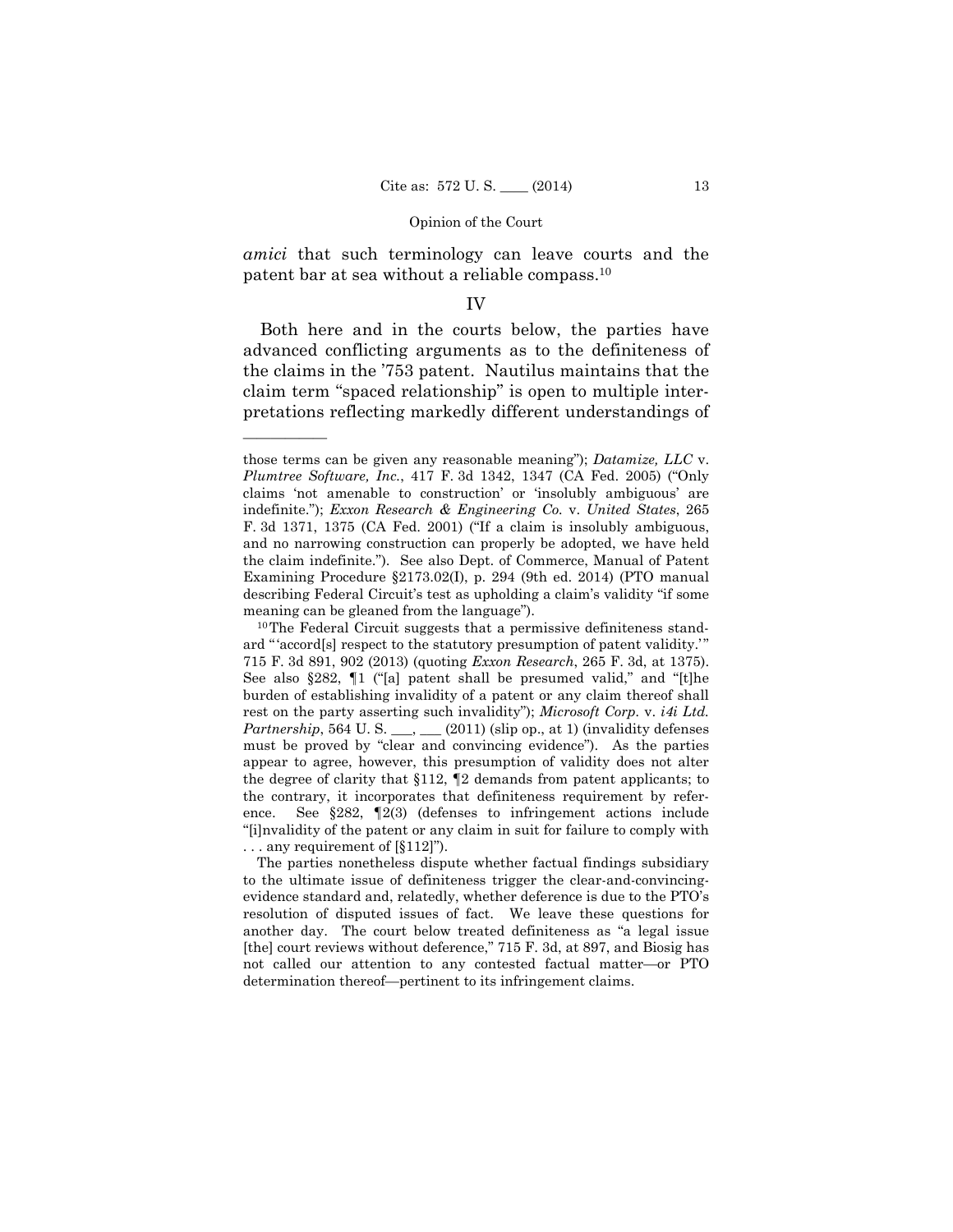among the members of the Federal Circuit panel.<sup>11</sup> Biosig the patent's scope, as exemplified by the disagreement responds that "spaced relationship," read in light of the specification and as illustrated in the accompanying drawings, delineates the permissible spacing with sufficient precision.

"[M]indful that we are a court of review, not of first view," *Cutter* v. *Wilkinson*, 544 U. S. 709, 718, n. 7 (2005), we decline to apply the standard we have announced to the controversy between Nautilus and Biosig. As we have explained, the Federal Circuit invoked a standard more amorphous than the statutory definiteness requirement allows. We therefore follow our ordinary practice of remanding so that the Court of Appeals can reconsider, under the proper standard, whether the relevant claims in the '753 patent are sufficiently definite. See, *e.g., Johnson*  v. *California*, 543 U. S. 499, 515 (2005); *Gasperini* v. *Center for Humanities, Inc.*, 518 U. S. 415, 438 (1996).

## \* \* \*

For the reasons stated, we vacate the judgment of the United States Court of Appeals for the Federal Circuit and remand the case for further proceedings consistent with this opinion.

*It is so ordered.* 

<sup>11</sup>Notably, however, all three panel members found Nautilus' arguments unavailing.